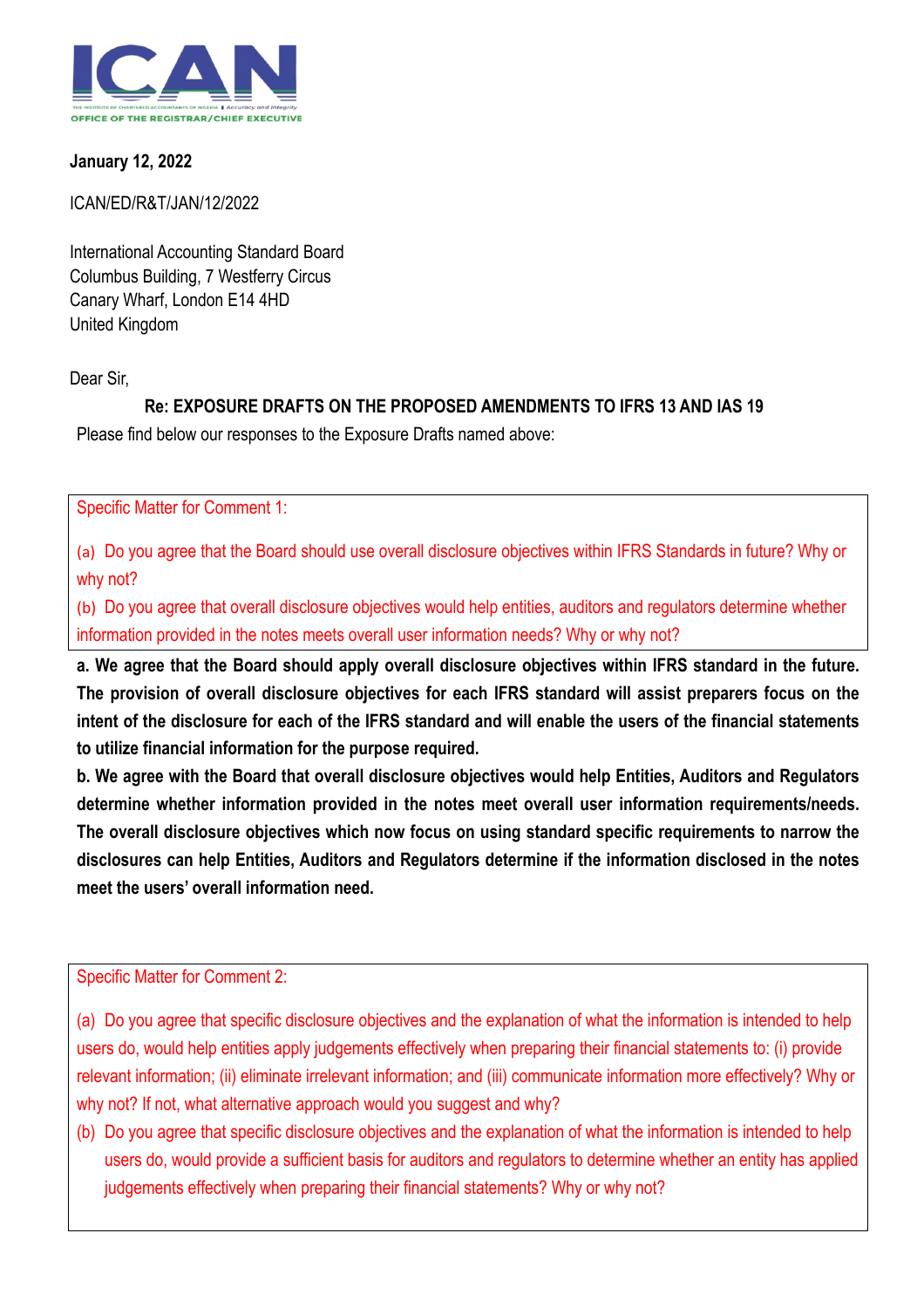- **a. We agree that the specific disclosure objectives and the explanation of what the information is intended to help users do, would help in ensuring that relevant information would be provided that are entity specific and the additional principles provided in detail will enable entities to exercise judgements in balancing the intention between providing entity's specific information and information required to ensure comparability with other entities within the same sector.**
- **b. We agree that specific disclosure objectives and the explanation of what the information is intended to help users do, would provide a sufficient basis for auditors and regulators to determine whether an entity has applied judgements effectively when preparing their financial statements. Our position is in alignment with our response to question 2a.**

Specific Matter for Comment 3:

(a) Use prescriptive language to require an entity to comply with the disclosure objectives.

(b) Typically use less prescriptive language when referring to items of information to meet specific disclosure objectives. An entity, therefore, would need to apply judgement to determine the information to disclose in its circumstances.

**We agree with the principle of using prescriptive language for the disclosure objectives. We believe that while less prescriptive language is welcome when referring to the items of information to meet the specific disclosure objectives, there should however be a minimum requirement to disclose certain items of information as a minimum level of disclosure will still be required once an IFRS standard is applicable to the specific circumstances of a client. This approach is similar to what is currently adopted in IAS 16.79 where additional information is encouraged to be disclosed. The implication is that the checklist approach is still relevant as it drives objectivity and ensures certain information required to address comparability across entities with similar transactions are maintained.**

**Additionally, while the board's position is conceptually sound, operationally, it will lead to serious challenges for the Auditors and Regulators in checking compliance because disclosure requirements from the management perspective are things that are left at the point of finalizing the financial statements and allowing extensive subjectivity and judgment in allowing preparers cherry pick disclosures to make may lead to a poor quality disclosures unnecessary elongation of the audit process due to debates on what disclosures are considered material or not and unintended consequences such as poor quality disclosure and increase in audit cost because the auditor will be required to spend significant number of audit hours evaluating the basis of management's judgment. Accordingly, the use of a checklist cannot be totally discarded and we do support an hybrid approach of making certain disclosures mandatory while additional disclosures can be left to management's judgment.** 

Specific Matter for Comment 4:

Do you agree that the proposed language is worded in a way that makes it clear that entities need to apply judgement to determine how to meet the specific disclosure objective? If not, what alternative language would you suggest and why?

**See our response to question 3 above in addressing the question 4.**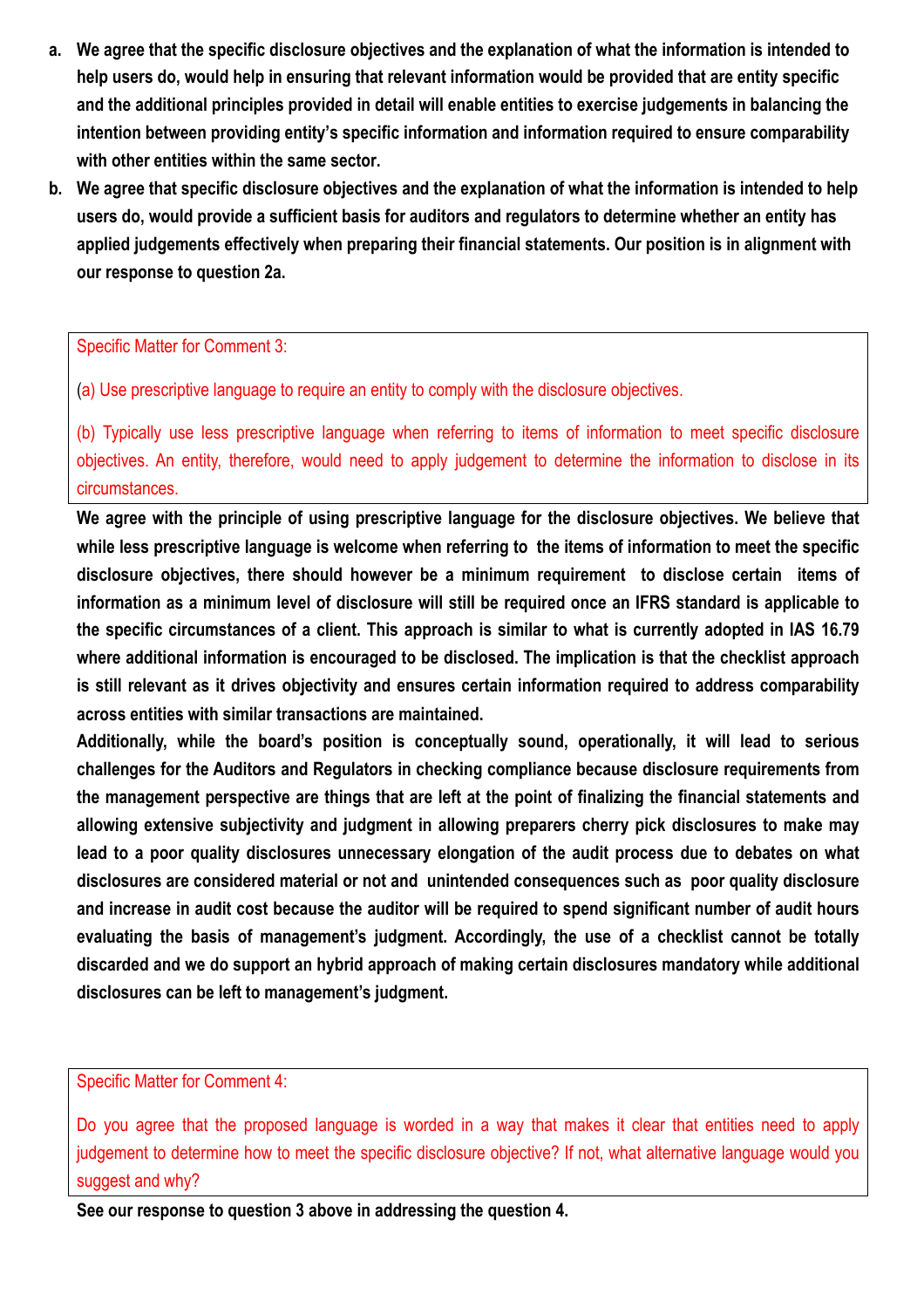Specific Matter for Comment 5:

Do you have any other comments on these aspects? Please indicate the specific paragraphs or group of paragraphs to which your comments relate (if applicable)?

**We have no further comment.** 

Specific Matter for Comment 6:

Do you agree that this proposed objective would result in the provision of useful information that meets the overall user information needs about assets and liabilities measured at fair value in the statement of financial position after initial recognition? If not, what alternative objective do you suggest and why?

**We agree with the proposed overall disclosure objective that this would lead to the disclosure of useful information that meets the overall user information needs about assets and liabilities. However, the Board should relook at paragraph 100 on "exposure to uncertainties associated with fair value measurement". The board should clarify what type of uncertainties (measurement uncertainties or non measurement uncertainties) that entities should focus on in providing the fair value disclosure as such wording can be subject different interpretations. The Board should also consider the discussion on including certain level of minimum disclosure requirements as discussed above in our response to Question 3.** 

Specific Matter for Comment 7:

(a) Do you agree that the proposed specific disclosure objectives capture detailed user information needs about assets and liabilities measured at fair value in the statement of financial position after initial recognition? Why or why not? If not, what changes do you suggest?

(b) Do you agree that the proposed specific disclosure objectives would result in the provision of information about material fair value measurements and the elimination of information about immaterial fair value measurements in financial statements? Why or why not?

(c) Do you agree that the benefits of the specific disclosure objectives would justify the costs of satisfying them? Why or why not? If you disagree, how should the objectives be changed so that the benefits justify the costs? Please indicate the specific disclosure objective(s) to which your comments relate.

(d) Do you have any other comments on the proposed specific disclosure objectives? Please indicate the specific disclosure objective(s) to which your comments relate?

**We agree that the specific disclosure objectives would provide sufficient information. However, the Board should consider the need for certain minimum disclosure requirements as discussed in our response to Question 3.**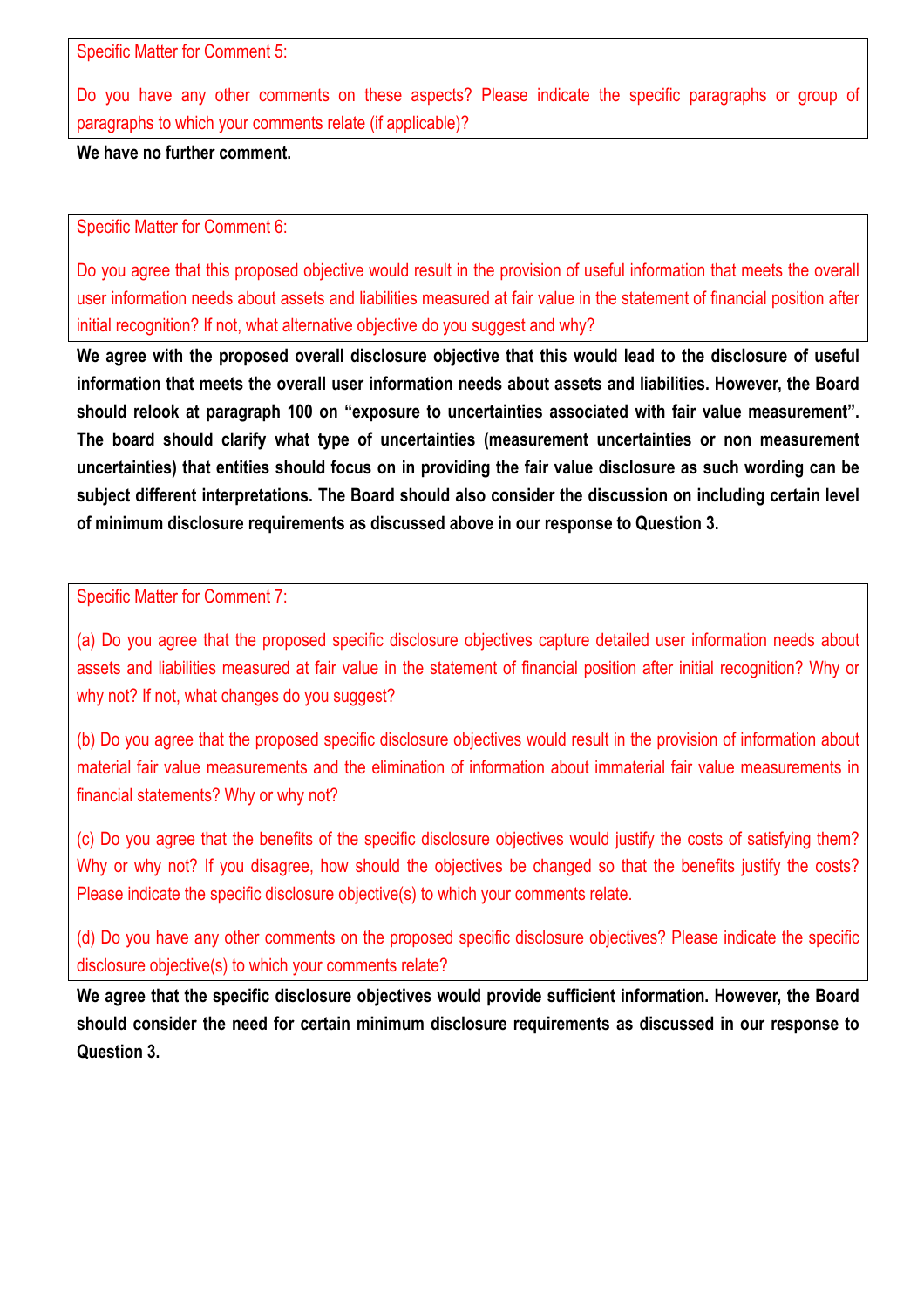Specific Matter for Comment 8:

a) Do you agree that entities should be required to disclose the proposed items of information in paragraphs 105, 109 and 116 of the [Draft] amendments to IFRS 13? Why or why not? If not, what changes do you suggest and how would they help an entity to meet the specific disclosure objective?

b) (b) Do you agree with the proposed items of information that are not mandatory but may enable entities to meet each specific disclosure objective? Why or why not? If not, what changes do you suggest and how would they help an entity to meet the specific disclosure objective?

**We agree that entities should disclose the information as it would provide specific information required by users to meet their information needs on matters related to fair value measurement.** 

Specific Matter for Comment 9:

(a) Do you agree that the proposed specific disclosure objective captures detailed user information needs about assets and liabilities not measured at fair value in the statement of financial position but for which fair value is disclosed in the notes? Why or why not? If not, what changes do you suggest?

(b) Do you agree that this proposed specific disclosure objective would result in the provision of useful information about assets and liabilities not measured at fair value but for which fair value is disclosed in the notes? Why or why not?

(c) Do you agree that the benefits of the specific disclosure objective would justify the costs of satisfying it? Why or why not? If you disagree, how should the objective be changed so that the benefits justify the costs?

(d) Do you have any other comments about the proposed specific disclosure objective?

**We agree with the Board's position relating to fair value disclosure requirements for assets and liabilities that are not measured at fair value in the statement of financial position but for which fair value is disclosed in the notes. However the Board should bear in mind our concern stated in our response to question 3 on the provision of minimum disclosure requirements.**

Specific Matter for Comment 10:

**.** 

a) Do you agree that entities should be required to disclose the proposed items of information in paragraph 120 of the [Draft] amendments to IFRS 13? Why or why not? If not, what changes do you suggest and how would they help an entity to meet the specific disclosure objective?

b) Do you agree with the proposed items of information that are not mandatory but may enable entities to meet the specific disclosure objective? Why or why not? If not, what changes do you suggest and how would they help an entity to meet the specific disclosure objective?

**We agree with the proposed requirements. However, subject to our concern expressed in response to questions 3 and 8 above.**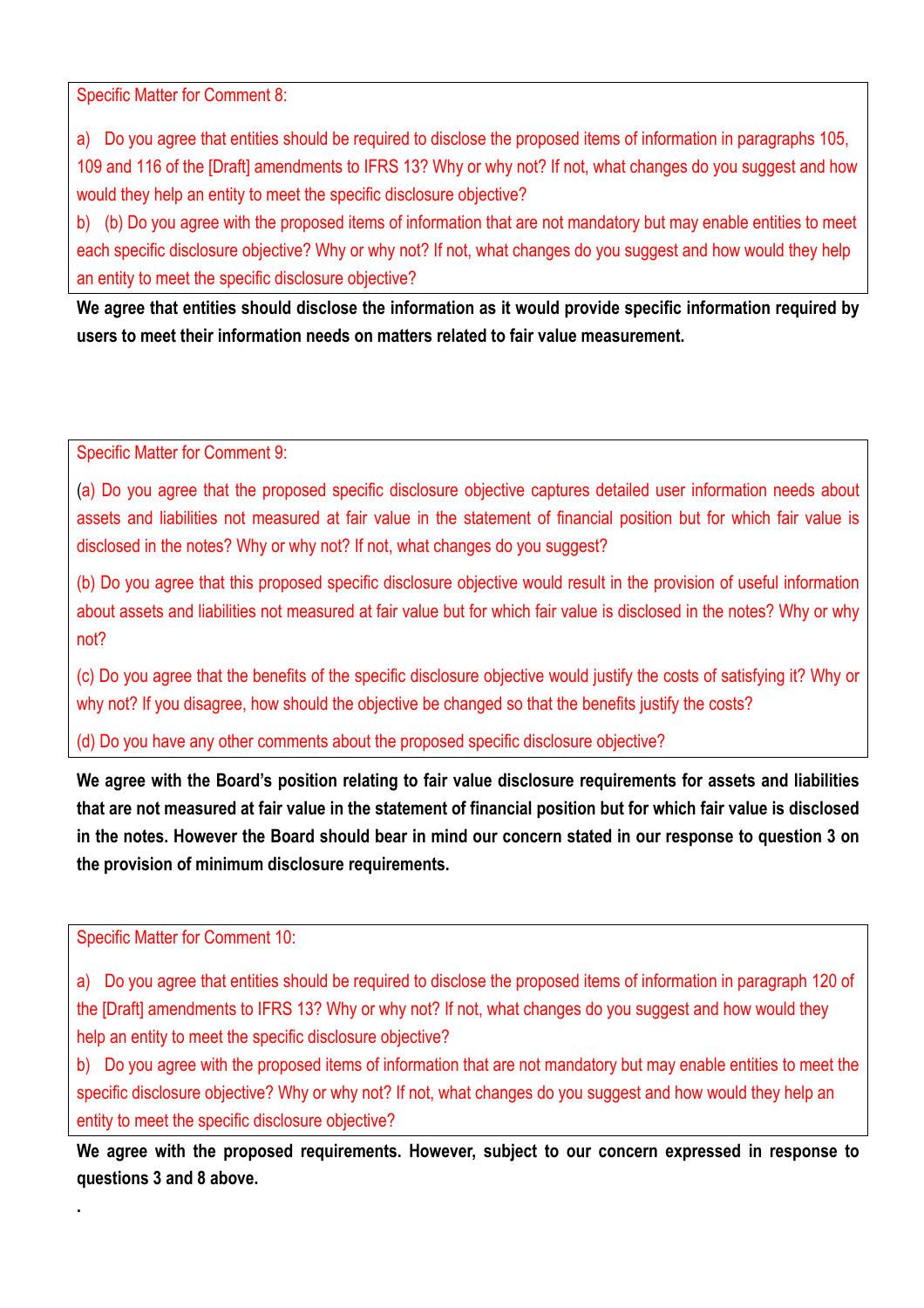Specific Matter for Comment 11:

Do you have any other comments on the proposed amendments to IFRS 13 in this Exposure Draft, including the analysis of the effects (paragraphs BC214–BC215 of the Basis for Conclusions) and the Illustrative Examples accompanying the Exposure Draft?

**The Board should provide more Illustrative Examples to provide guidance for the preparers of financial statements to properly apply the principles enunciated by this amendment to IFRS 13.**

## Specific Matter for Comment 12:

(a) Do you agree that this proposed objective would result in the provision of useful information that meets the overall user information needs about defined benefit plans? If not, what alternative objective do you suggest and why?

**We agree with the overall disclosure objectives. However, we have concerns that removing the checklist approach may result to unintended consequences. As this would leave the whole prerogative of what needs to be disclosed to the preparers of financial statements. This may lead to excessive subjectivity and may result in not achieving the objectives of this amendment. Refer to our response to question 3 for further details.**

#### Specific Matter for Comment 13:

(a) Do you agree that the proposed specific disclosure objectives capture detailed user information needs about defined benefit plans? Why or why not? If not, what changes do you suggest?

(b) Do you agree that the proposed specific disclosure objectives would result in the provision of relevant information and the elimination of irrelevant information about defined benefit plans in financial statements? Why or why not?

(c) Do you agree that the benefits of the specific disclosure objectives would justify the costs of satisfying them? Why or why not? If you disagree, how should the objectives be changed so that the benefits justify the costs? Please indicate the specific disclosure objective(s) to which your comments relate.

(d) Do you have any other comments on the proposed specific disclosure objectives? Please indicate the specific disclosure objective(s) to which your comments relate.

**We agree with the specific disclosure objectives. However, as noted in our responses to the above question, that some relevant disclosure requirements are not made mandatory which might make the board not to meet its overall objective. Thus, we are of the view that some disclosure requirements should be made mandatory as they would still be relevant for any defined benefit plan in the financial statements.**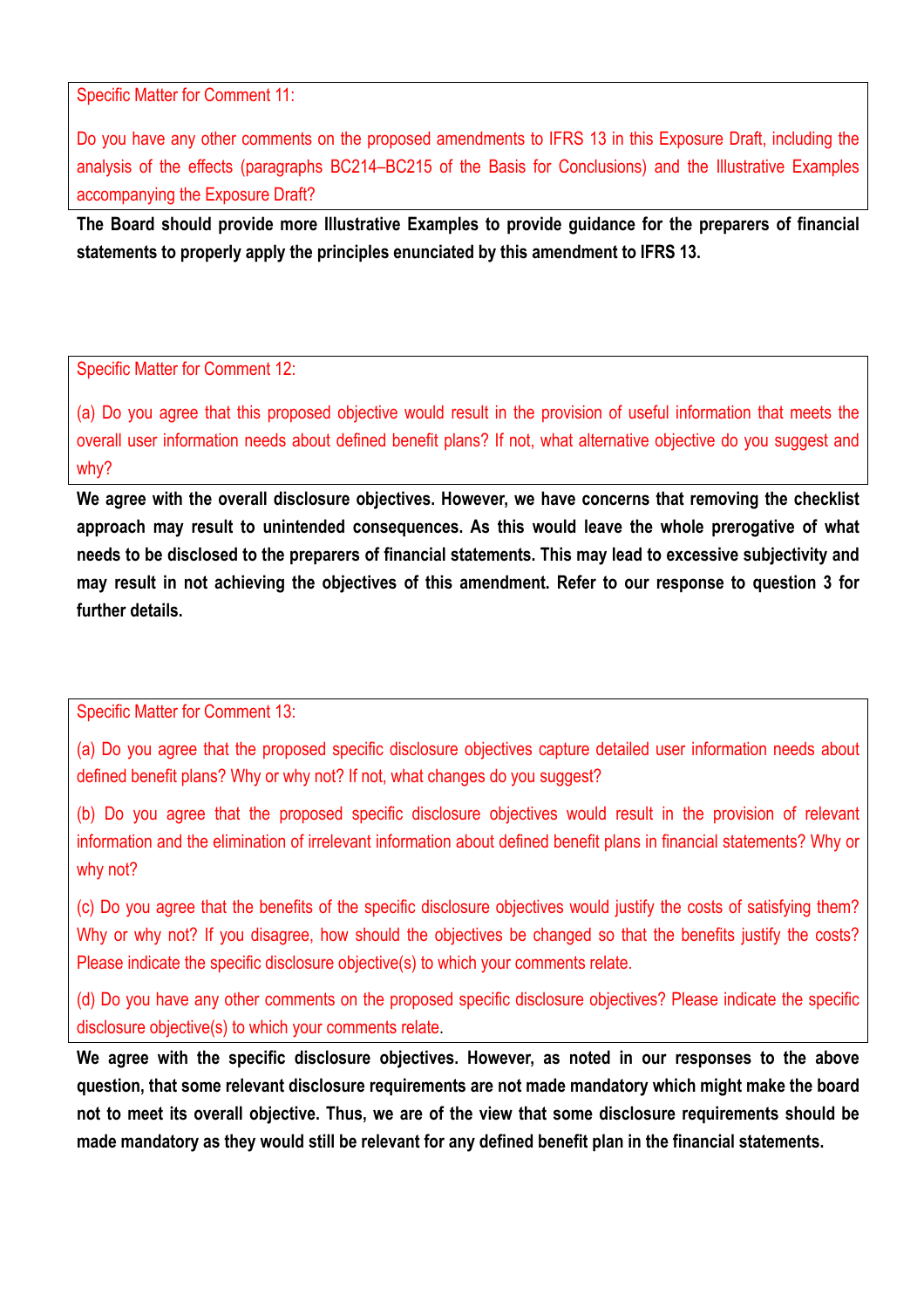Specific Matter for Comment 14:

a) Do you agree that entities should be required to disclose the proposed items of information in paragraphs 147F, 147M and 147V of the [Draft] amendments to IAS 19? Why or why not? If not, what changes do you suggest and how would they help an entity to meet the specific disclosure objectives?

b) Do you agree with the proposed items of information that are not mandatory but may enable entities to meet each specific disclosure objective? Why or why not? If not, what changes do you suggest?

**We agree that entities should be required to disclose all the items under "147F, 147M and 147V" and they should be made mandatory. As making some of the items not mandatory would make their disclosure subjective and would not achieve the specific disclosure objectives. Some of these items are relevant when there is a defined benefit plan recognized in the statement of financial position.** 

Specific Matter for Comment 15:

Do you agree that this proposed objective would result in the provision of useful information that meets the overall user information needs about defined contribution plans? If not, what alternative objective do you suggest and why?

**We agree that the overall disclosure objective for defined contribution plan is required. We however request that the Board provides additional information that should be disclosed by users of financial statements that have defined contribution plans.** 

Specific Matter for Comment 16

a) Do you agree that these proposals would result in the provision of useful information that meets the overall user information needs about these plans? If not, what alternative approach do you suggest and why?

**We agree with the proposals as they relate to multi-employer and defined benefit plans with disclosure objectives. However the Board should consider our concerns as expressed in our response to question 3 above.**

Specific Matter for Comment 17:

(a) Do you agree that these proposals would result in the provision of useful information that meets the overall user information needs about these plans? If not, what alternative approach do you suggest and why?

**We agree with the Board overall disclosure objective for other long term employee benefit. We acknowledge that other long term employee benefits are of different nature. However, there is need for the Board to provide additional guidance on what preparers of financial statements should disclose when they have other long term employee transactions in their financial statements.** 

Specific Matter for Comment 18:

Do you have any other comments on the proposed amendments to IAS 19 in this Exposure Draft, including the analysis of the effects (paragraph BC216 of the Basis for Conclusions) and the Illustrative Examples accompanying the Exposure Draft?